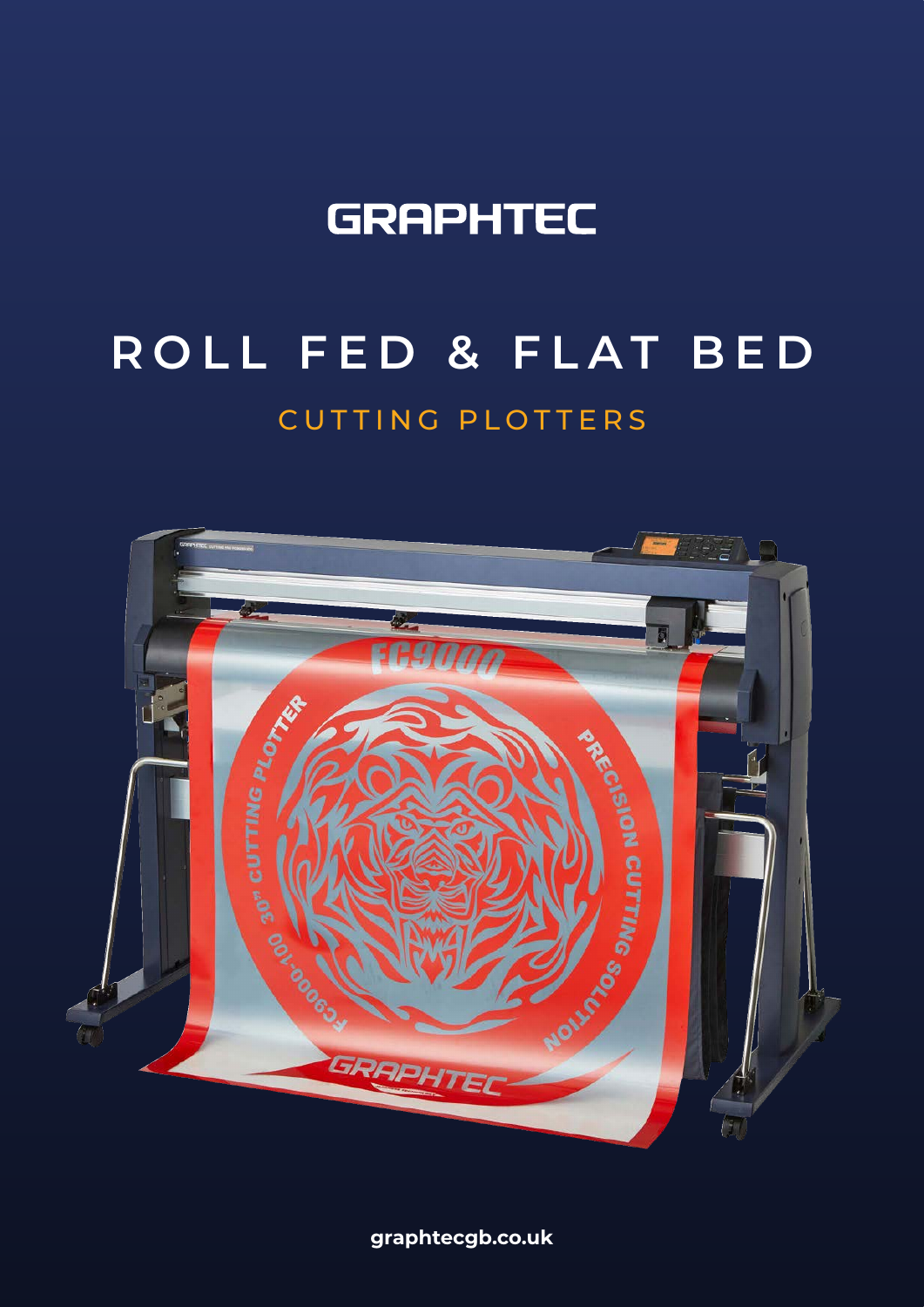## **Graphtec CE7000 Series**

#### Roll Fed Cutting Plotter

The Graphtec CE7000 Series is now available in 4 widths and 3 different model formats. The CE7000 now includes an enhanced specification which makes it one of the most cost effective cutting plotters on the market for sublimation markets, sign writing sectors and sticker & label creation.

#### **Key Features:**

- Available In 4 Widths
- 3 Model Formats
- Max Cutting Speed: Up To 1000mm/s
- Cutting Force: Max 450gf
- Networking Capabilities
- ARMS 8.0 Optical Eye For Print & Cut
- Continuous Cut Capabilities (Barcode Reader)
- Reliable Long-Length Tracking (Up To 5m)
- Large Graphic Type LCD Control Panel
- Warranty: 2 Years



## **Scan QR Code** Follow the link to find out more







## Roll Fed Cutting Plotter

The Graphtec FC9000 series premier cutting plotter offers best in class cutting and plotting capabilities and comes as standard with a new barcode reader for continuous cut capabilities.

#### **Key Features:**

- 4 Widths Available
- Maximum Cutting Speed: 1485mm/s
- Cutting Force: Max 600gf
- Networking Capabilities
- Data Link Function (Barcode Reader)
- Optional Automatic Take-Up Spool For 140 & 160 Models
- In-Built Cross-Cutter Function For Sheet Off
- Servo Driven Grit Roller Type
- Buffer Memory: 2MB
- Warranty: 3 Years



**Scan QR Code** Follow the link to

find out more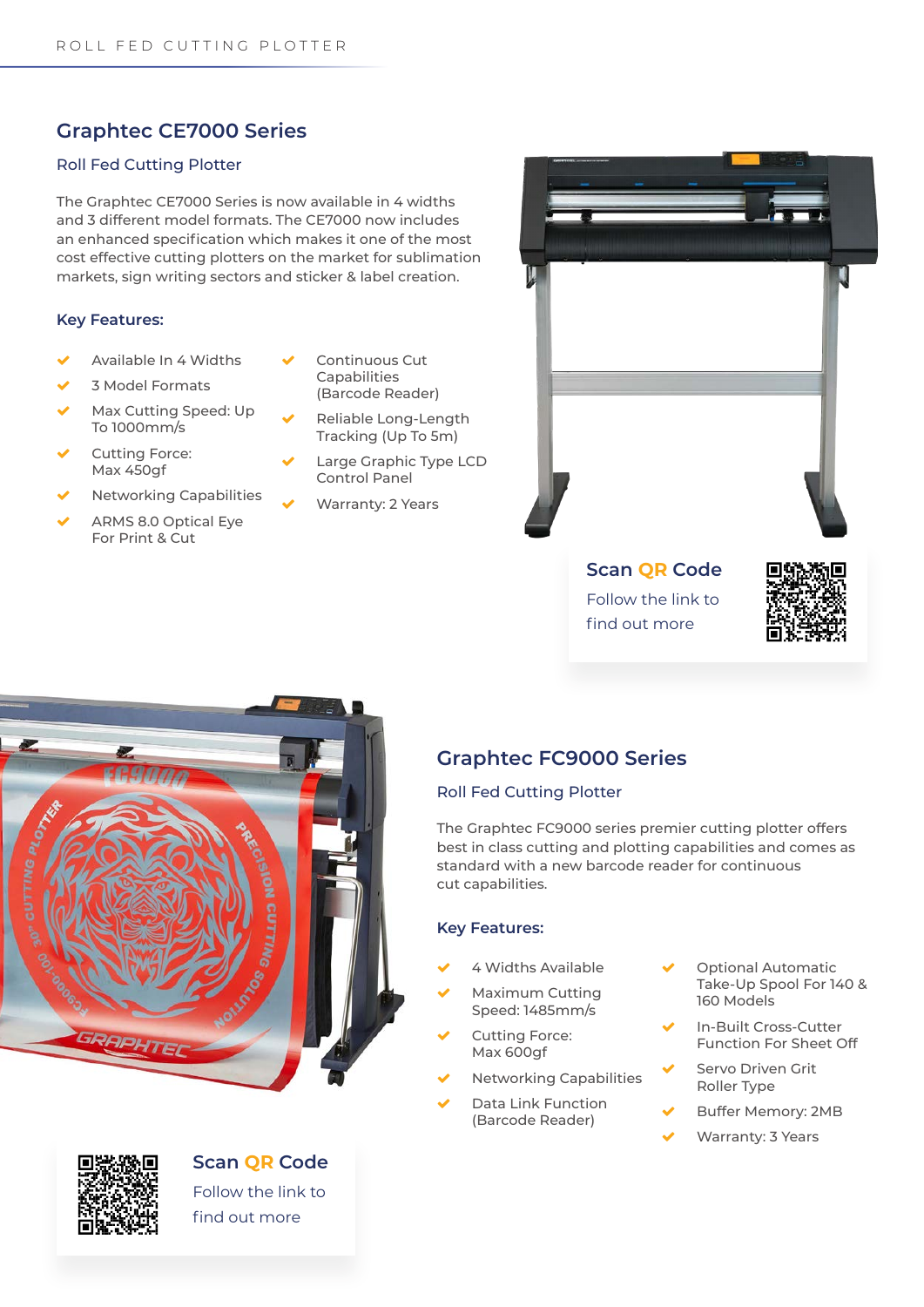## **Graphtec FCX2000 Series**

## Flat Bed Cutting Plotter

The FCX2000 is the ultimate solution for prototyping and small production runs of rigid materials without the use of a cutting die and features head pressure of up to 1kg.

#### **Key Features:**

- Available In 3 Widths
- Max Cutting Speed: Up To 400mm/s
- Cutting Force: Max 1kg
- Networking Capabilities
- Number Of Mountable Tools: 2
- Roll Media Stocker
- Interface: USB 2.0 Offline & USB 2.0 Cable
- Buffer Memory: 2MB
- Large Graphic Type LCD Control Panel
- Warranty: 2 Years



**Scan QR Code** Follow the link to find out more



## **Graphtec FCX4000 Series**

### Flat Bed Cutting Plotter

The Graphtec FCX4000 Series Flat Bed Cutting Plotter is an affordable desktop solution for small to medium print ondemand jobs and offers high performance cutting speeds of up to 750mm/s with a max cutting pressure of 600gf.

### **Key Features:**

- Available In 2 Widths
- Silent Electrostatic Media Hold Down Method
- Max Cutting Speed: Up To 750mm/s
	- Cutting Force: Max 600gf
- Networking Capabilities
- Number Of Mountable Tools: 2
- Interface: USB 2.0 Offline & USB 2.0 Cable
- Buffer Memory: 2MB
- Large Graphic Type LCD Control Panel
- Warranty: 2 Years





## **Scan QR Code**

Follow the link to find out more